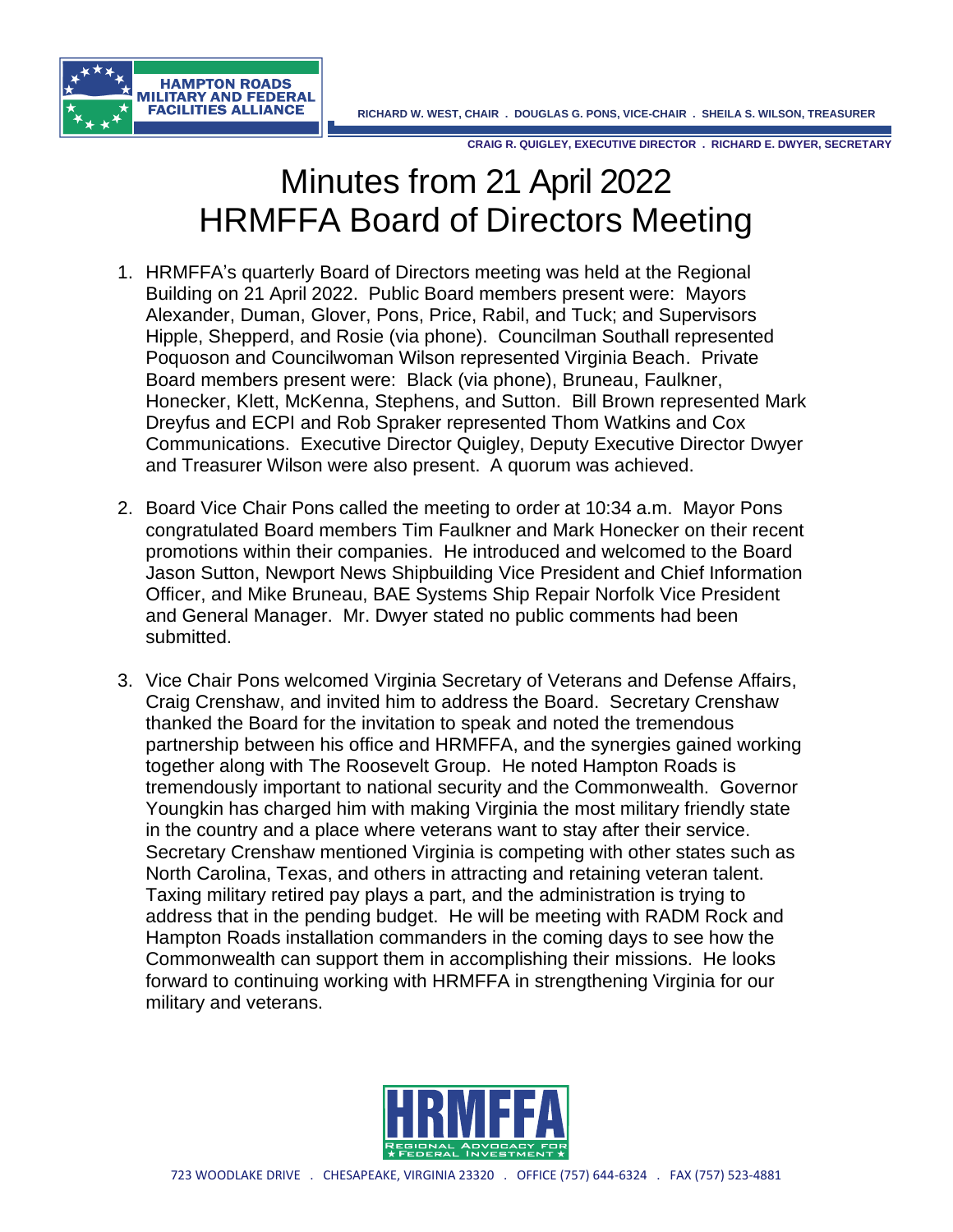

4. Vice Chair Pons then welcomed the Senior Commander Army Element, Brigadier General John Kline, to address the Board. BG Kline thanked the Board for the opportunity to speak and he appreciates the support of HRMFFA for the Army and all servicemembers in the region. He began by explaining his dual-hatted role as both the Commander Initial Military Training (CIMT) which encompasses all things dealing with basic training in the Army including the Army's fitness test; and the Senior Commander Army Element representing the Army to the surrounding community and looking out for Army equities within the Air Force-led Joint Base Langley-Eustis. He indicated that due to some internal reorganization his CIMT headquarters would likely be growing by about  $50 - 75$  people over the next year or so. He stated that among the Secretary of the Army's six priorities (sustainable strategic path, make the Army more data-centric, climate change/resilience, improving command climate, reducing harmful behaviors, and recruiting/retention) his command will begin taking on an increasing role in programs such as sexual assault prevention/response, diversity/equity/inclusion, suicide prevention, etc. The Army is also trying to stress more holistic health/fitness to include nutrition, spiritual, mental health, sleep, etc. He also said all leaders in the Army have been charged with improving recruiting and retention as the Army is struggling to meet its retention goals. Only 21% of the population is eligible to serve and only 7% are eligible to be officers. He needs the community's support in gaining access to schools and other venues for his recruiters to speak with young people and talk about the benefits of Army service. One new program to help recruiting is the Army Partnership for Youth Success (PaYS). The program partners with private corporations and public agencies to guarantee Soldiers an interview and possible employment once their Army service ends. This program could also potentially benefit Hampton Roads corporations seeking veteran talent. Mayor Duman asked if the new Army fitness test was part of its holistic health approach. BG Kline said it was and the new test is designed to ensure Soldiers can perform in combat versus just passing exercise tests. Supervisor Shepperd asked about the Army's views on bringing in youth with troubled pasts. BG Kline said the Army has been able to meet its mission requirements while only granting 2% of their recruits enlistment waivers as they want to keep a high standard. There have been some challenges taking the current generation of youth and molding them into Soldiers. The Army is changing its approach to indoctrination by stressing the building of teamwork and trust instead of the in-your-face yelling tactics of the past. BG Kline thanked the Board for its support and said he looks forward to working with HRMFFA.

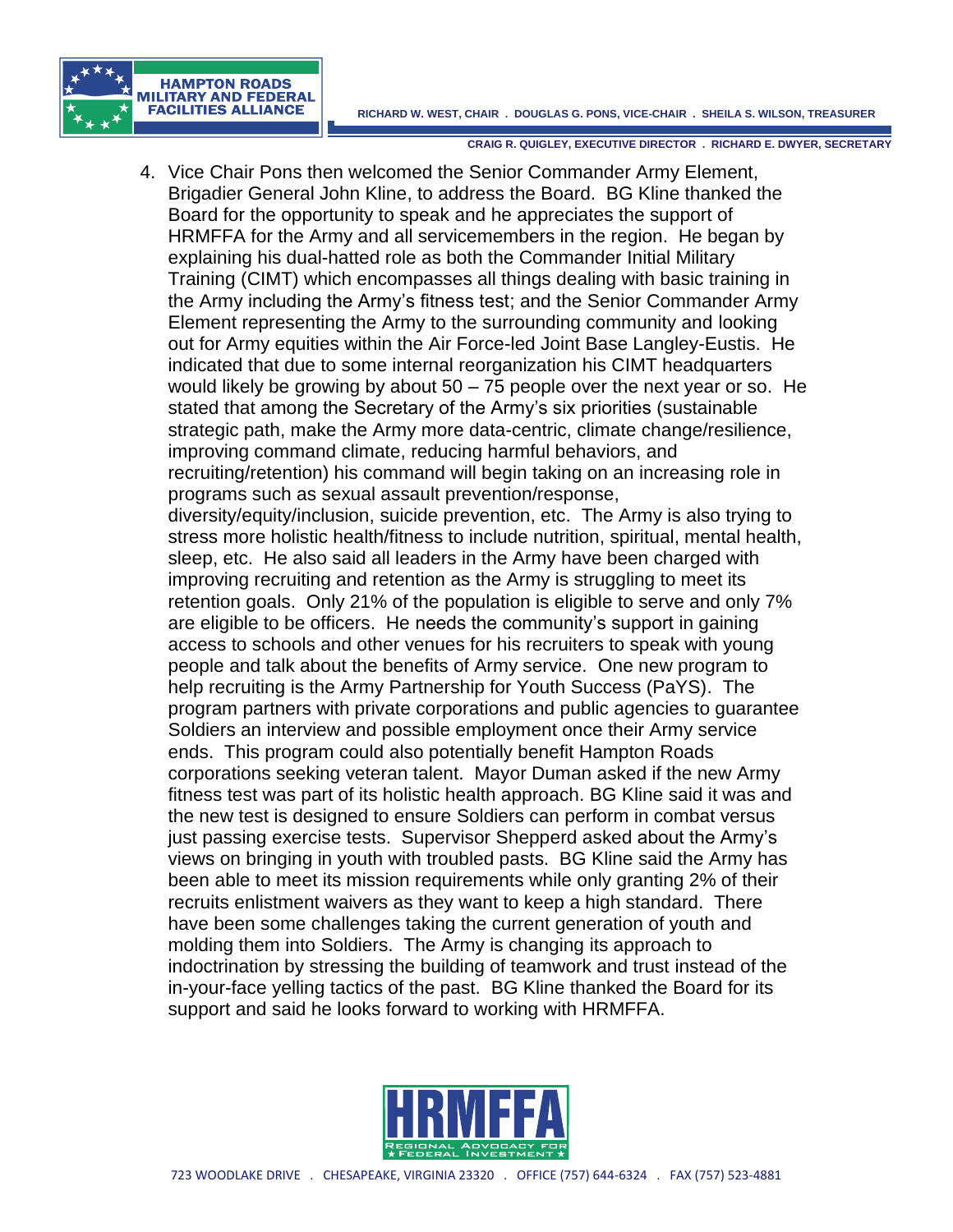

5. Vice Chair Pons welcomed Dr. Mike Robinson, Director of the Hampton Roads Maritime Industrial Base Ecosystem (MIBE), to give the Board an update on their activities. Dr. Robinson presented slides that stated MIBE's objectives are to anticipate future maritime workforce, supplier and facilities requirements; promote Hampton Roads as a national maritime sustainment center; and forge digital transformation partnerships in the industrial base. MIBE has several different workforce programs:

- GO TEC: K-12 on-ramp to future technology and engineering careers

- COVA MAP and MEET: foundational skills in math, measurement, etc. that leads to in-person training and employer interface.

- Operation NEXT: DoD SkillBridge program provides on-line and in-person training and certifications in core maritime skilled trades.

- Skilled Trades Alignment: ensures portability of trades certifications across public/private employers and establishes common catalog of skilled trades.

For the maritime supply base, "digital factories" will require industry 4.0/5.0 capabilities for suppliers. Cybersecurity compliance can create barriers, so MIBE is working to help all levels of suppliers mitigate these barriers. Dr. Robinson also said maritime facilities in the Commonwealth are at risk without a baseline assessment of their capabilities and capacity. MIBE is conducting a Naval Maritime Facilities Assessment to inventory capabilities and capacity and identify gaps/barriers to increased NAVSEA sustainment. They are also looking at private shipyard optimization to complement the Navy's investment in the public shipyards as well as mitigating Navy contractual and institutional barriers to suppliers. Mr. Honecker noted this is extremely important work and growing the pool of skilled workers is critical to all local industries and Hampton Roads would be a great place for a national maritime trades school. Mayor Price commented that school superintendents need to be at the table for these discussions to develop alternate paths for students not going to college. Mr. Bruneau said all three of BAE's shipyards have the same workforce concerns, but the industry needs predictability of workload to bring on staff and train them. Supervisor Rosie indicated Isle of Wight County has lots of available land for development of training schools, industry, housing, etc and he can help get into the schools for training programs. Mayor Alexander noted he is also chancellor of 20 trade schools across the country and these private schools are very nimble and can adjust at the speed of business to meet industry needs. Public schools need to embrace that agility to prepare students for the workforce. Dr. Robinson agreed but noted Virginia only reviews proposed curriculum changes once a year which can slow adapting to industry needs.

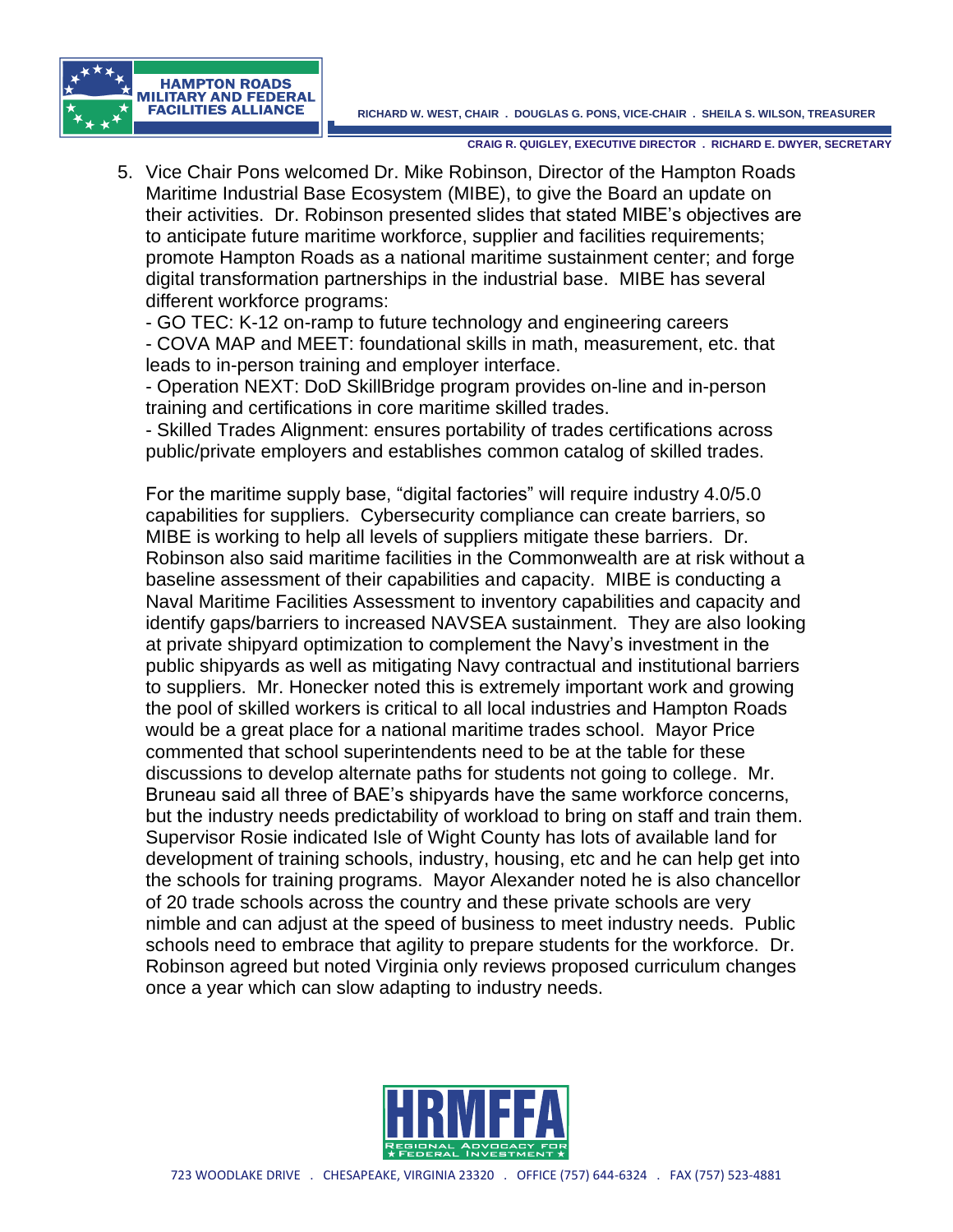



- 6. Mr. Quigley introduced the end-of-March financials which were provided in the read-ahead materials. He noted there was nothing remarkable about year-todate revenues or expenses and we were running slightly under budget for the current fiscal year. There were no comments or questions from the Board.
- 7. Vice Chair Pons invited Mayor Duman to present the Budget and Finance Committee report. Mayor Duman said the B&F Committee met on 5 April to discuss the investment policy and review the FY23 budget. He described the policy's primary objective is safety of principal followed by maintaining liquidity and then maximizing returns. This is in line with how the municipalities invest their funds which is appropriate for HRMFFA to do the same since the majority of our retained earnings are taxpayer funds. The Board voted unanimously to approve the investment policy as presented.

Mayor Duman stated the FY23 draft budget was mostly the same as what was presented in December other than the proposed staff raises had been increased from 3% to 5% to be in line with what other regional organizations were doing. He also noted Gloucester and Southampton Counties had allocated funds for HRMFFA in their FY23 proposed budgets and intend to accept the invitation to join HRMFFA. He expects Surry County to do the same. The budget will be presented for approval in June once we have the final revenue numbers from the municipalities. He also discussed where current retained earnings were held and indicated it was not a large return, but in line with current market conditions.

Mayor Duman explained options for retained earnings in excess of \$1 million as described in the investment policy. Options include returning funds proportionally to the members, donation to charitable organizations aligned with HRMFFA's mission, sponsorship of educational endeavors, or other uses that contribute to HRMFFA's mission.

In line with this new policy, Mayor Duman stated staff had been approached by William and Mary for support of a new military transition program they were starting called Flourishing Through Life Transitions. Mayor Duman asked JD Due, Executive Director of W&M's Center for Military Transition, to describe the program and go over the slides that had been provided in the read-aheads. Mr. Due briefly mentioned the success of the W&M Whole of Government Center of Excellence. It has turned into a national resource valued by DoD and other Federal partners and would not have been possible without the initial financial support of HRMFFA. He said the new Flourishing program is designed for veterans, to include spouses and Gold Star Family members, and members of

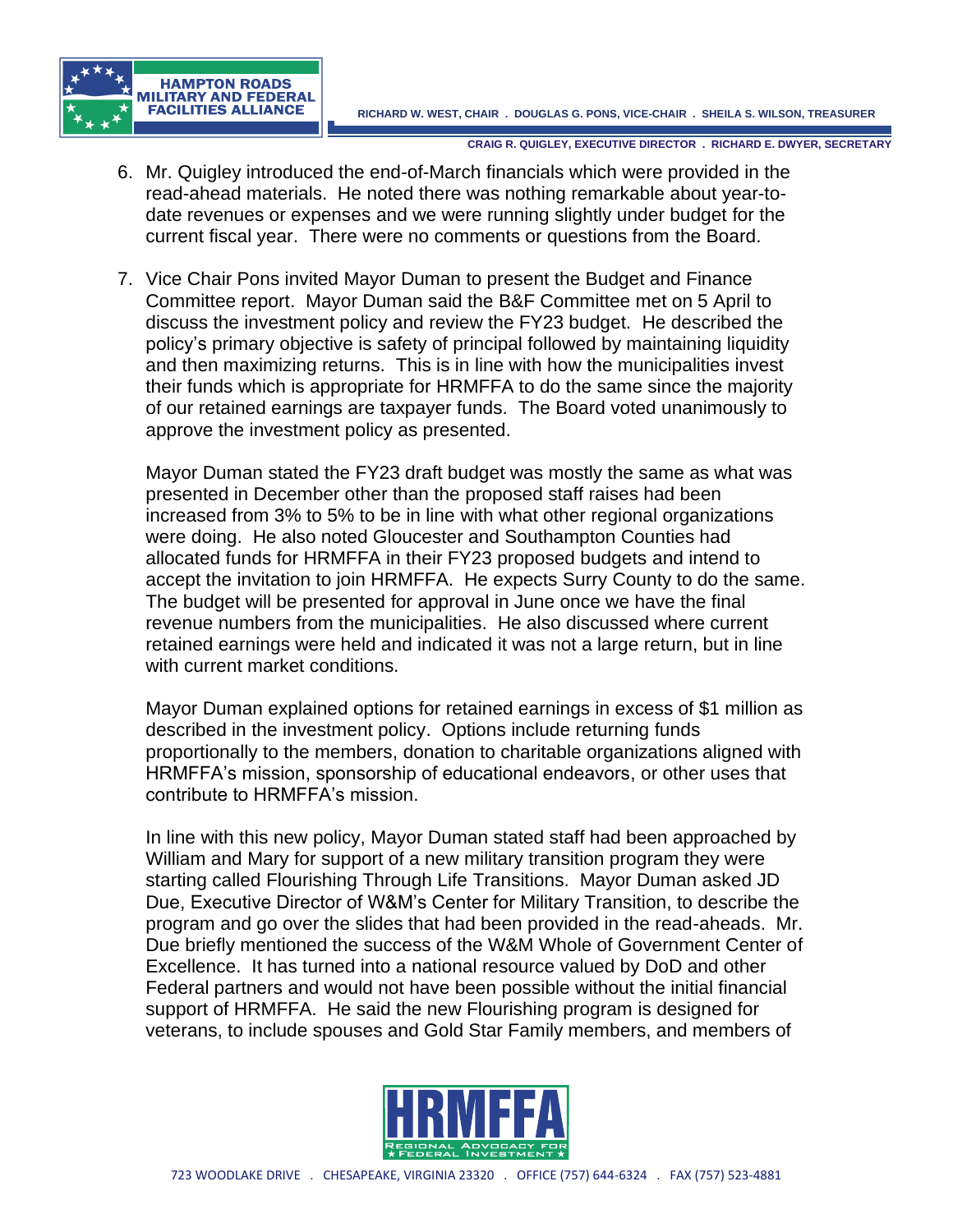



the intelligence community to help them transition to a new chapter of service. They have their first cohort of students set to participate June 6-17. The \$40,000 one-time request is to help get this initial program offering started and defer some of the costs for student attendance, housing, etc. Goal is for the program to bring a steady stream of transitioning service members to W&M and Hampton Roads and give them exposure to industries and companies in the region and lead to potential employment opportunities. Following the presentation, Mayor Duman made a motion for HRMFFA to provide the requested \$40,000 to support this new program. Supervisor Hipple seconded the motion. Mayor Alexander asked how this grant opportunity was advertised? Mr. Quigley stated W&M approached us with this request given HRMFFA's previous financial support for the standup of the Whole of Government Center of Excellence. Mayor Duman said Mayor Alexander raises a good point and that we may want to advertise these opportunities in the future and possibly have staff develop policy criteria for future grant opportunities. Vice-Chair Pons thought it was a good idea for staff to develop a policy. Supervisor Hipple recommended \$100,000 be set aside for grant opportunities and any remaining be returned to members. Vice Mayor Wilson mentioned Virginia Beach has a non-affiliated committee to review/recommend grant approvals and she also liked the idea of returning excess funds to members. Mayor Duman stated he would prefer not to lock in a certain dollar figure in the policy but rather give the Board flexibility on an annual basis. Supervisor Hipple agreed with having flexibility but also said grant requests will likely exceed available funds so we should return some amount to the members. Hearing no further discussion, Vice-Chair Pons called for a vote on the motion to provide \$40,000 for the W&M program. The Board unanimously approved the request.

8. Councilman Southall provided an update to the Board on the NASA Advisory Committee. He noted the committee had not held a meeting in the last quarter due to the budget request just coming out. He also noted the new \$95 million Measurement Systems Lab ribbon cutting was taking place that morning. Mr. Southall stated longtime NASA Langley Government Relations Director, Donna Lawson, recently retired and Kimberly Read is her replacement. The Committee would like to make Donna a member of the NASA Advisory Committee and she has agreed to serve. HRMFFA Bylaws require Board approval of committee members, so Councilman Southall made the motion to add Donna Lawson to the HRMFFA NASA Advisory Committee and it was seconded by Mayor Tuck. The Board voted unanimously to approve.

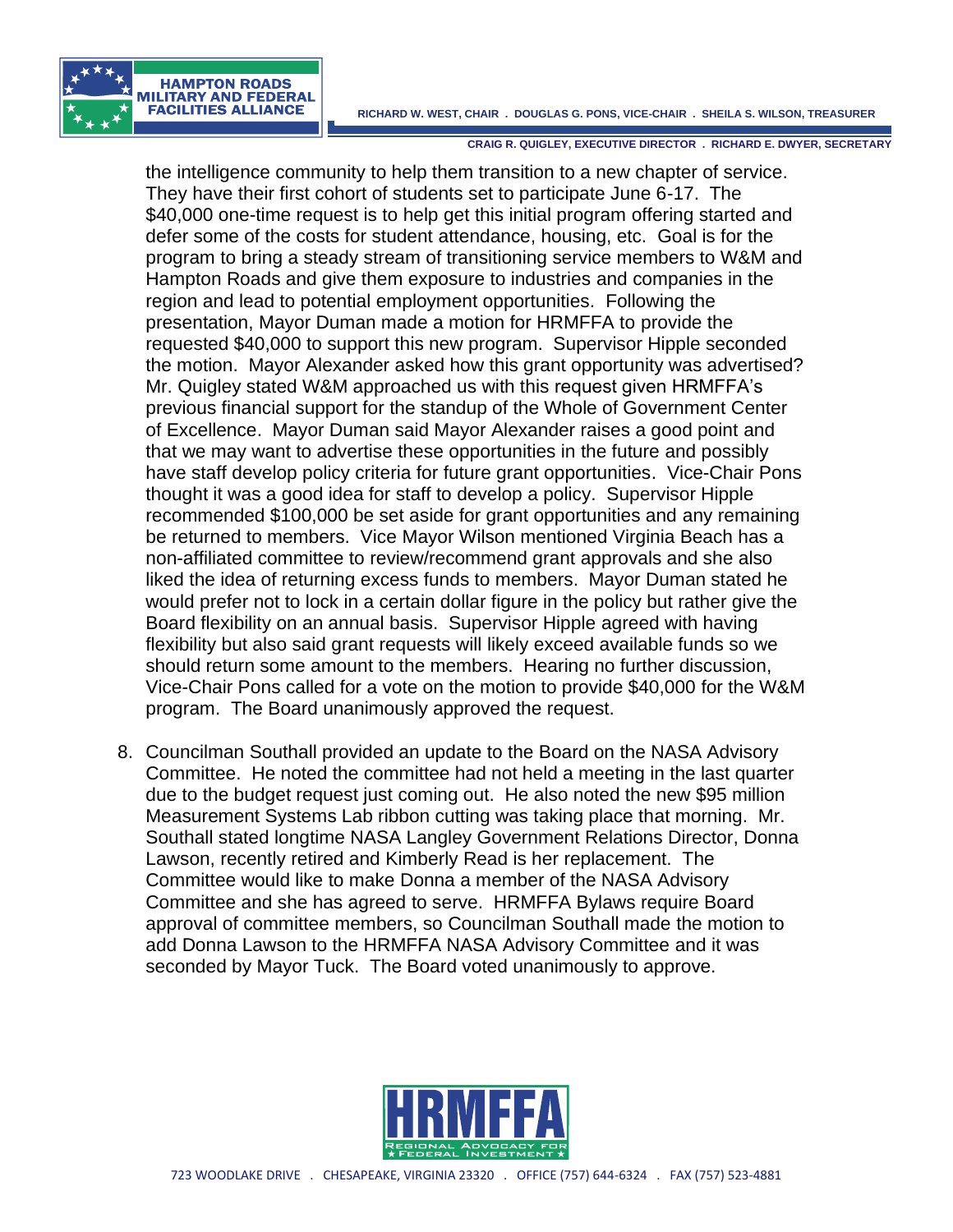

- 9. Vice Chair Pons invited Mayor Tuck and Mr. Klett to provide the Board an update on the Futures Advisory Committee. Mayor Tuck said committee members held a follow-up meeting with RADM Rock and his staff as well as the Hampton VA Medical Center Director since December. He said the Center Director, Dr. Taquisa Simmons, indicated her primary concerns were attracting and retaining talent, improving broadband, and resiliency. Mr. Klett said the committee still needed to meet with Fort Eustis and the National Park Service, but that those meetings should hopefully take place in the near future. He reiterated that the common themes we keep hearing from installation leaders are sufficient/reliable/resilient energy, workforce housing, sea level rise/flooding, spouse licensure/employment, broadband connectivity, and quality of K-12 education.
- 10.Vice Chair Pons invited Mr. Quigley to discuss the recent General Assembly session and HRMFFA's Federal Legislative Priorities. Mr. Quigley stated there were two key developments of interest to HRMFFA. First the Virginia Military Community Infrastructure Grant Program was unanimously approved in both the House and Senate and included \$5 million in FY23. This program would grant funds to localities to support infrastructure projects that would benefit both the military mission of the base and the local community. Fingers crossed that the funds survive the ongoing budget negotiations. Secondly, each side of the General Assembly passed some relief on taxation of military retirement pay. The Senate would eventually exempt up to \$40,000 of retired pay and a retired veteran could claim this exemption immediately upon retirement. The House version eventually exempts up to \$20,000 of retired pay, but it could not be claimed until age 65. Will have to see where this ends up when the budget negotiations are complete.

Mr. Quigley pointed the Board to the FY23 Legislative Priorities in their binders and said this is the final version that would be shared with the Congressional Delegation. He noted there were a few changes as a result of the President's FY23 proposed budget submission, but it was mostly the same as the version presented in December. Most of the changes have to do with submitted military construction projects and items on the DoD unfunded priority lists. Mayor Tuck made a motion to approve the priorities which was seconded by Mayor Duman. The Board voted unanimously to approve.

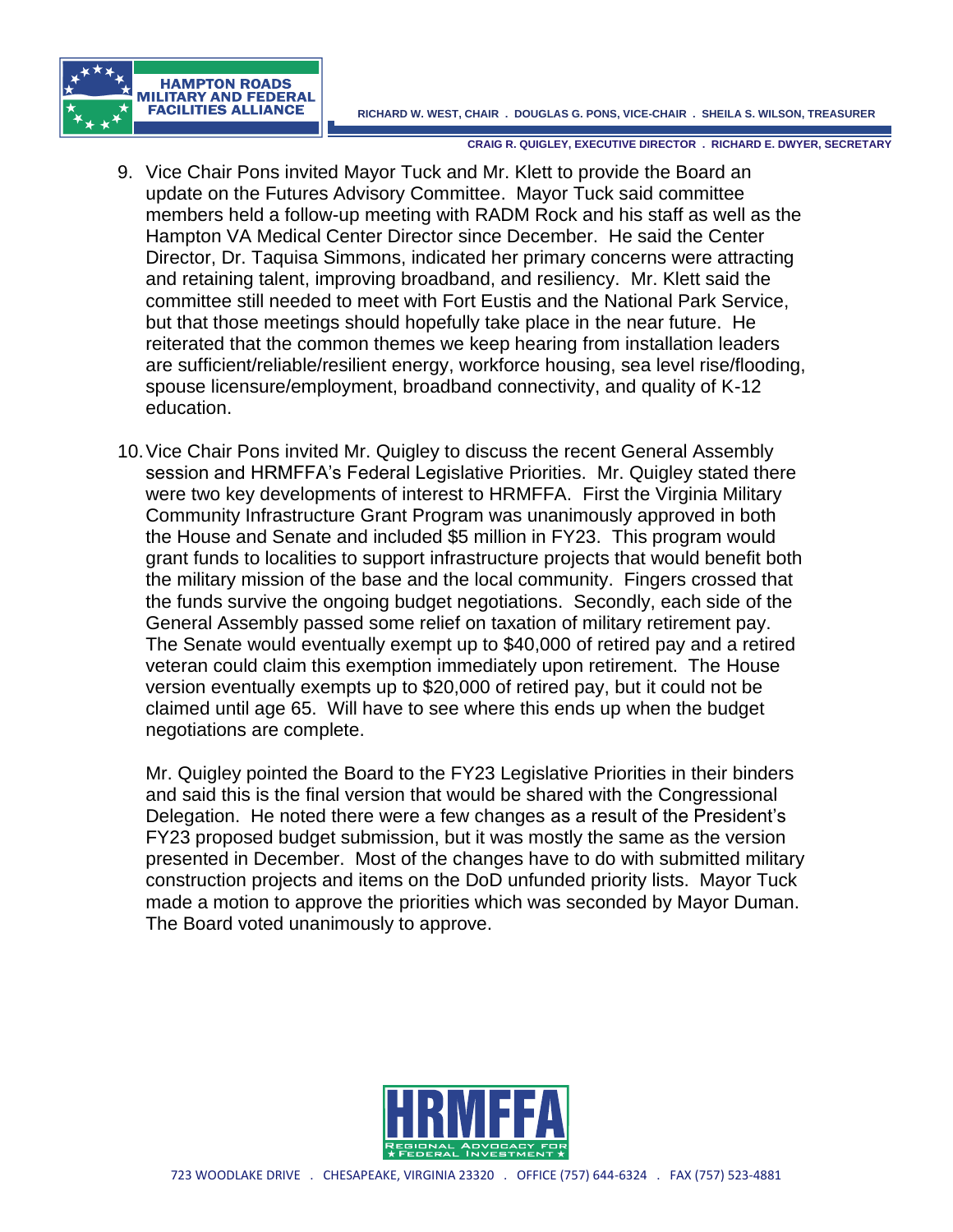**RICHARD W. WEST, CHAIR . DOUGLAS G. PONS, VICE-CHAIR . SHEILA S. WILSON, TREASURER**



**CRAIG R. QUIGLEY, EXECUTIVE DIRECTOR . RICHARD E. DWYER, SECRETARY**

- 11.Vice Chair Pons asked Mr. Quigley to discuss a possible Board trip to D.C. Mr. Quigley asked the Board to consider scheduling another trip to DC in the Fall to meet with Federal leaders. Structure of the trip would be much like the last one taken in October 2019; bus pickups on the Southside and Peninsula early in the morning, spend all day in the Pentagon meeting with DoD and Coast Guard leadership, possibly schedule a side trip to meet with NASA leaders and then back on the bus home. We likely wouldn't schedule another reception with the CODEL as elected Board members feel that they get sufficient interaction with the CODEL in other venues and the reception has been the largest expense of the trips in the past. Mr. Quigley stated the Pentagon currently isn't accepting large group visits and the state of COVID will impact any potential trip in the Fall. Timing would likely be in late September. We can discuss specific dates and details at the annual Board meeting in June.
- 12.Ms. Kathleen Ferguson of The Roosevelt Group (TRG) next provided the Board a Washington Update. Vice Chair Pons noted the longer Washington Update was provided in the read-aheads and are contained in their binders. However, Ms. Ferguson will brief an abbreviated version focused on what is important for the region and can also answer any questions about the contents of the longer version. Highlights of her presentation included:

- President's FY23 budget was submitted several weeks late, was incomplete, and criticized by both parties as either being too big or not big enough. Do not expect a Defense, or any other appropriation, until after the midterm elections in November.

- Congress added \$40 million to the Defense Community Infrastructure Program for FY22, for a total of \$90M. Communities will compete for grants. Instructions to apply should be released in May. If any communities are planning to submit proposals, The Roosevelt Group can review and offer suggestions to make them more competitive.

- The last round of Base Realignment and Closure (BRAC) was 17 years ago. The process is highly political and can be very disruptive to defense communities and are often based on bad ideas. DoD is again talking of a need for BRAC, driven by Secretary of the Air Force citing 20% excess capacity. - Energy resilience and climate change continue to be very important to DoD. Congress added \$183 million to the Energy Resilience and Conservation Investment Program (ERCIP) in FY22 bringing total funding to \$469 million. Congress also provided \$25 million to the Army, \$40 million to the Navy/Marine Corps, and \$40 million to the Air Force to develop projects, conduct studies and analyses to directly enhance military installation resilience.